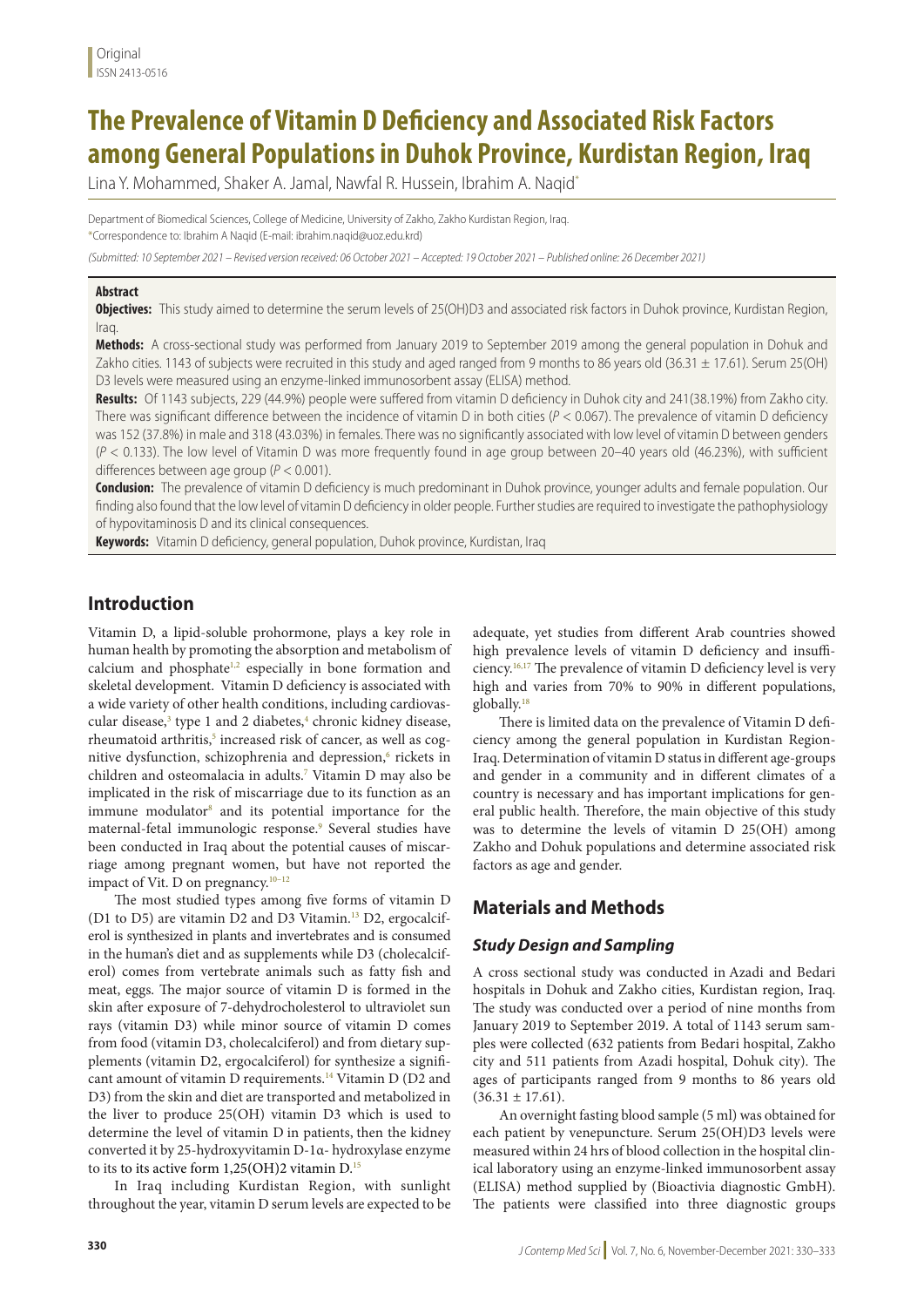according to their serum concentrations of 25(OH)D3 by increasing the order of severity as follows: vitamin D deficiency, 15 ng/mL or less, vitamin D deficiency, (16–30 ng/mL); and vitamin D deficiency greater than 30 ng/mL.

#### *Ethical Approval*

The study proposal was approved by the ethics committee of the College of the Medicine/University of Zakho, Kurdistan Region, Iraq. Informed written consent was obtained from all the participants before samples collection.

## *Statistical Analysis*

The result of this study was analysed using the GraphPad Prism software package, version 8. The results were expressed as the mean ± standard deviation or as simple percentages as appropriate. Comparisons were made using the Chi-Square and Fisher Exact Test. The results were considered significant if  $P \le 0.05$ .

## **Results**

A total of 1141 participants were recruited in this study. Table 1 summarises the demographic characteristics of the total population. Of 1143 individuals, 402 (35.23%) were male and 739 (65%) of them were female. 510 (45%) of participants were from Dohuk residency and 63 (55%) from Zakho

| Table 1. Demographic characteristic of the participants |           |                  |            |  |
|---------------------------------------------------------|-----------|------------------|------------|--|
| <b>Variables</b>                                        |           | <b>Frequency</b> | Percentage |  |
| Gender                                                  | Male      | 402              | 35.23%     |  |
|                                                         | Female    | 739              | 65%        |  |
| Residence                                               | Duhok     | 510              | 45%        |  |
|                                                         | Zakho     | 631              | 55%        |  |
| Age group (Year)                                        | <20       | 188              | 16%        |  |
|                                                         | $20 - 40$ | 491              | 43%        |  |
|                                                         | $40 - 60$ | 332              | 29%        |  |
|                                                         | >60       | 130              | 11%        |  |

residency. The majority of participants 491 (43%) were from 20–40 years old, followed by 40–60 years 332 (29%), less than 20 years 188 (16%) and greater than 60 years 130 (11%). The mean age was  $36.31 \pm 17.61$  years (ranged from 9 months to 86 years old).

According to the patient's serum 25 OHD concentrations, three diagnostic categories were found in both Dohuk's and Zakho's population (Table 2). The incidence of vitamin D deficiency among Dohuk population was 229 (44.9%) with mean value (8.26  $\pm$  3.63). On the other hand, 241(38.19%) of Zakho study group were vitamin D deficient with mean value (9.68 ± 2.99). There was significant difference between the status of vitamin D level and their current residency when analysed using the Fisher Exact Test  $(P = 0.067)$ .

The prevalence of Vitamin D deficiency levels in serum among gender in studied population are presented in Table 3. It was found that the prevalence of this nutritional deficiency in male was 152 (37.8%) with the mean concentration (8.97  $\pm$ 3.51), 165 (41%) were vitamin D insufficient with the mean concentration  $(21.23 \pm 4.19)$  while only 85  $(21.1\%)$  of participants were vitamin D sufficient. Analysis of vitamin D levels regarding female participants revealed that 318 (43.03%) of them were deficient with the mean concentration  $(9.03 \pm 3.33)$ while 261 (35.31%) of female were vitamin D insufficient with the mean level concentration  $(22.43 \pm 4.42)$ . 160  $(21.65\%)$  of female cases had vitamin D sufficient with the mean concentration (44.18  $\pm$  16.62). Using Fisher Exact Test, the differences between genders were statistically not significant  $(P = 0.133)$ .

Associations between 25(OH)D level and age groups were also investigated (Table 4). Majority of them were between 20–40 years, 227 (46.23%) of them were vitamin D deficient with the mean level (9.12  $\pm$  3.42). The next age group were 40–60 years, 121 (36.44%) of them were vitamin D deficient with the mean level (8.74  $\pm$  3.37). The age group less than 20 years came in third order regarding to vitamin D levels, accounting for 83 (44.14%) were vitamin D deficient with the mean level (9.11  $\pm$  3.32). Of all participants in this study, least were in greater than 60 years age group accounting for 39 (30%) of them were vitamin D deficient with the mean level  $(8.78 \pm 3.48)$ . Our results showed that there was a significant

|  |  | Table 2. Comparison of serum level of vitamin D in nanogram/dl according to residency |
|--|--|---------------------------------------------------------------------------------------|
|  |  |                                                                                       |

| Variable  |              | <b>Deficient Number (%)</b><br>Mean $\pm$ SD | Insufficient Number (%)<br>Mean $\pm$ SD | <b>Sufficient Number (%)</b><br>Mean $\pm$ SD | <i>P</i> value |
|-----------|--------------|----------------------------------------------|------------------------------------------|-----------------------------------------------|----------------|
| Residence | <b>Duhok</b> | 229 (44.9%)<br>$(8.26 \pm 3.63)$             | 177 (34.70%)<br>$(21.54 \pm 4.27)$       | 103 (20.19%)<br>$(45.85 \pm 18.27)$           | 0.067          |
|           | 7akho        | 241 (38.19%)<br>$(9.68 \pm 2.99)$            | 249 (39.46%)<br>$(21.31 \pm 4.38)$       | 141 (22.34%)<br>$(44.19 \pm 19.06)$           |                |

SD, Standard deviation. \**P* value was determined by Chi-Square (Fisher Exact Test).

| Table 3. Comparison of serum level of vitamin D in nanogram/dl according to gender |        |                                                  |                                                     |                                                   |         |
|------------------------------------------------------------------------------------|--------|--------------------------------------------------|-----------------------------------------------------|---------------------------------------------------|---------|
| <b>Variable</b>                                                                    |        | <b>Deficient Number (%)</b><br>$*$ Mean $\pm$ SD | <b>Insufficient Number (%)</b><br>$*$ Mean $\pm$ SD | <b>Sufficient Number (%)</b><br>$*$ Mean $\pm$ SD | P value |
| Gender                                                                             | Male   | 152 (37.8%)<br>$(8.97 \pm 3.51)$                 | 165 (41%)<br>$(21.23 \pm 4.19)$                     | 85 (21.1%)<br>$(47.61 \pm 21.9)$                  | 0.133   |
|                                                                                    | Female | 318 (43.03%)<br>$(9.03 \pm 3.33)$                | 261 (35.31%)<br>$(22.43 \pm 4.42)$                  | 160 (21.65%)<br>$(44.18 \pm 16.62)$               |         |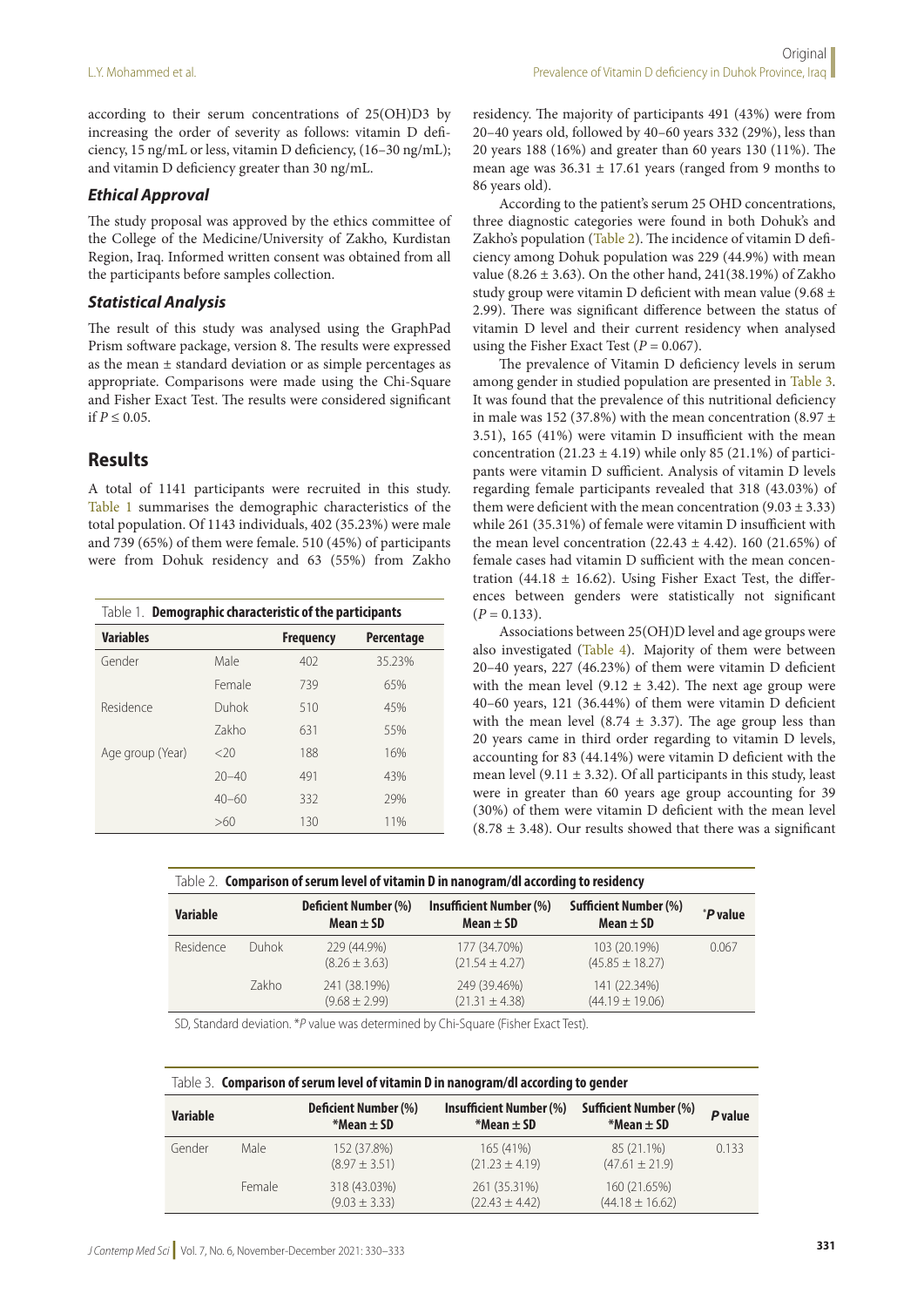| Table 4. $\,$ Comparison of serum level of vitamin D in nanogram/dl according to age group |           |                                                  |                                                     |                                                   |         |  |
|--------------------------------------------------------------------------------------------|-----------|--------------------------------------------------|-----------------------------------------------------|---------------------------------------------------|---------|--|
| <b>Variable</b>                                                                            |           | <b>Deficient Number (%)</b><br>$*$ Mean $\pm$ SD | <b>Insufficient Number (%)</b><br>$*$ Mean $\pm$ SD | <b>Sufficient Number (%)</b><br>$*$ Mean $\pm$ SD | P value |  |
| Age group (Year)                                                                           | <20       | 83 (44.14%)<br>$(9.11 \pm 3.32)$                 | 70 (37.23%)<br>$(21.11 \pm 4.22)$                   | 35 (18.61%)<br>$(43.73 \pm 17.82)$                | 0.001   |  |
|                                                                                            | $20 - 40$ | 227 (46.23%)<br>$(9.12 \pm 3.42)$                | 162 (32.99%)<br>$(21.17 \pm 4.19)$                  | 102 (20.77%)<br>$(48.98 \pm 20.19)$               |         |  |
|                                                                                            | $41 - 60$ | 121 (36.44%)<br>$(8.74 \pm 3.37)$                | 145 (43.67%)<br>$(21.71 \pm 4.52)$                  | 66 (19.87%)<br>$(40.65 \pm 19.51)$                |         |  |
|                                                                                            | >60       | 39 (30%)<br>$(8.78 \pm 3.48)$                    | 49 (37.69%)<br>$(21.72 \pm 4.41)$                   | 42 (32.30%)<br>$(42.60 \pm 11.65)$                |         |  |

difference in serum 25(OH)D level between age subgroups (*P* < 0.001), indicating that the age can be considered as a risk

## **Discussion**

factor of vitamin D deficiency.

The roles vitamin D have found in many physiological functions. It facilitates the absorption of calcium and phosphorus, which is important to prevent osteoporosis or fragility fractures development. Vitamin D deficiency and insufficiency is a worldwide common health issue and nowadays is linked with many diseases therefore measuring circulating levels of 25 OHD provides evidence of a person's deficiency/insufficiency of vitamin D.<sup>1</sup> Therefore, the purpose of this study was to evaluate the prevalence of vitamin D deficiency and insufficiency among Dohuk and Zakho population and further to investigate whether age and sex variations in serum 25 OHD are evident among these population in Kurdistan Region, Iraq.

In the present study, the status of vitamin D is measured in 1141 blood samples of both genders. It was observed in our population that vitamin D was deficient in 41.19% population while the 37.33% had insufficient vitamin D levels. Furthermore, vitamin D deficiency was found in 43.03% of females while 35.31% of females were having insufficient vitamin D levels. This showed that females are more deficient to vitamin D than males. However, there is no statistical difference seen in vitamin D deficiency between men and women. Our study is in agreement with study done by Wei, et al.19 A study conducted in 2007–2010 by NHANES recorded no major gender gaps between adults in the United States,<sup>20</sup> while another study in 1998–2004 also done by NHANES found that men had a higher 25-OHD level than women.21 In Middle East countries, many studies have demonstrated the incidence of vitamin D levels. For example, in Saudi Arabian population, 25–37% of healthy Saudi men with low vitamin D have been reported although sunny days are abundant almost year around.<sup>21</sup> This study is more comparable to our result as 35.23% of men in our population had a low 25(OH)D level. The fact that there was no significant difference between genders due to sun avoidance behaviour is limited by lifestyle and other choices as most females in our society spend more of their time at home rather than in other places. Additionally, wearing a Hijab, full body covered clothes and using sunscreen, and sunglasses makes it difficult to get enough vitamin D only from diet as well as gender differences may also be caused by differences in hormone levels leading to effect on this value. Therefore, long-term

supplementation is possibly needed for patients with this nutritional deficiency and they should change their lifestyle behaviour.

Our findings reported that there was significant difference in 25(OHD) levels between the Dohuk and Zakho population. People are more likely to live in cities due to the rapid urbanization phase and higher socioeconomic status, and higher population density areas have contributed to reduced exposure to natural sunlight. Moreover, air contamination in urban areas may influence too by acting as a boundary to UV light but this suggested pathway has not elucidated clearly.<sup>22</sup> The factor of race, ethnicity, country of residence and skin colour could explain the differences of 25(OHD) levels among the population. In our society, these factors can be ignored as most of our population are Kurdish sharing the same culture and tradition. On the other hand, many studies have shown racial differences could contribute to different 25(OHD) concentrations. Population from the UK, Australia, Canada, and the Middle East has lower  $25(OHD)$  levels compared to white population.<sup>23,24</sup> Moreover, African American have lower levels of vitamin D than their white population due to skin pigmentation that decreases vitamin D production.<sup>25</sup>

Furthermore, in this study, we found that there was also a significant difference between different age groups related to serum 25(OHD) levels (*P* < 0.001). Maximum incidence of vitamin D deficiency was observed in younger age group between 20–40 years old (46.23%) followed by aged 40–60 years (36.44%) while in older people the incidence of vitamin D deficiency was lower than the other groups (30%) vitamin D levels decline with age, $26$  these studies found that production of this vitamin in the skin, calcium absorption of circulated 1,25(OH)2D, and renal production of 1,25(OH)2D decrease after the sixth decade of life.27 It could be due to supplementation of vitamin D among elderly people, especially female, who are getting used to taking vitamin D supplementation or they depend on regular and adequate amount of food rich in vitamin D and spend more time in the sun. In addition to clothing habit/lifestyle, modification among younger people partly could explain the results. Younger people prefer living in apartments and have less outdoor physical activity whereas older people prefer living in houses and have had more outdoor physical activity when they were younger.

We concluded that the low incidence of vitamin D in older adults might be subject to vitamin D supplementation in this group or have more dietary supplements or maybe have more varied sources of vitamin D nutrients. Younger adults